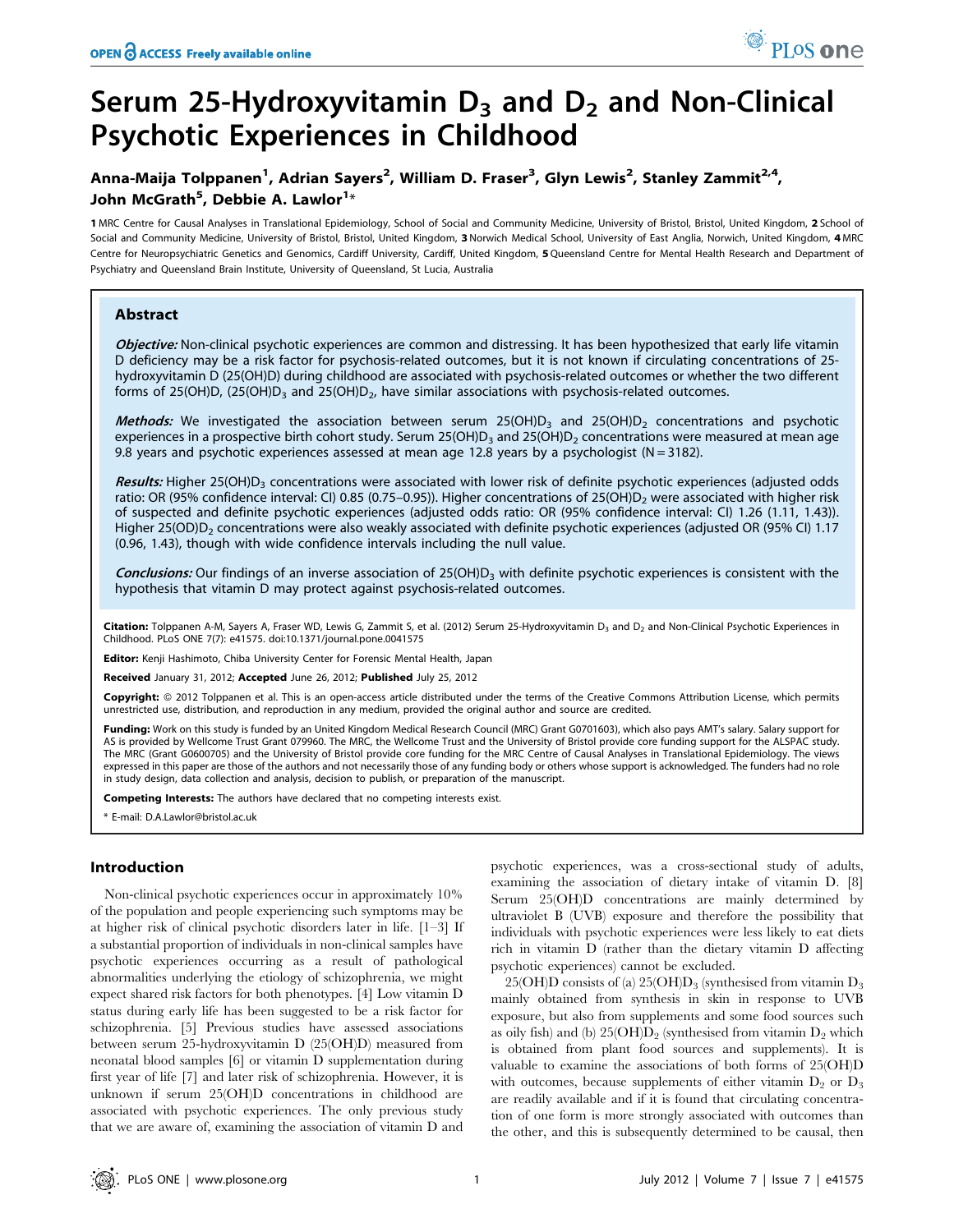future trials of effectiveness of supplementation should use the one with the likely stronger effect. To our knowledge previous studies have not examined the association between  $25(OH)D<sub>2</sub>$  concentrations and cognitive outcomes or whether  $25(OH)D_3$  and  $25(OH)D<sub>2</sub>$  differ from each other in their associations with psychotic experiences. The aims of this study were to investigate the prospective associations of  $25(OH)D_3$  and  $25(OH)D_2$  with non-clinical psychotic experiences and to compare the magnitudes of association of the two forms of 25(OH)D with each other. Because vitamin D, together with parathyroid hormone (PTH) regulates calcium and phosphate homeostasis [9,10] we investigated whether PTH, calcium and phosphate were associated with psychotic experiences and whether the associations of  $25(OH)D_3$  or  $25(OH)D_2$  were independent of PTH, calcium or phosphate concentrations.

## Methods

## Population

The Avon Longitudinal Study of Parents and Children (ALSPAC) is a population-based birth cohort from South West England. The cohort consisted of 14062 live births from 14541 enrolled pregnant women who were expected to give birth between April 1, 1991, and December 31, 1992. [11] From age 7, all children were invited for an annual assessment of physical and psychological development. Parents gave informed consent and ethical approval was obtained from the ALSPAC Law and Ethics Research Committee and the National Health Service local research ethics committee.

Single and twin births were included in this study; the very small number of triplets and quadruplets were not included for reasons of confidentiality. Figure 1 shows the flow of participants through the cohort follow-up and numbers available for analyses. In this study we included 3182 participants with complete data on exposures, outcome and co-variables.

#### Exposures and Blood Based co-variables

Serum  $25(OH)D_3$ ,  $25(OH)D_2$ , PTH, phosphate and calcium were assayed on non-fasting blood samples collected at mean age 9.9 years for the majority of participants. If no samples were available from the 9.9 years assessment, samples from mean age 11.8 years or, secondly, the 7.6 years assessment, were used. The mean age at sample collection in the whole study sample was 9.8 years (standard deviation: SD 1.1). After the phlebotomy, the samples were immediately frozen at  $-80^{\circ}\text{C}$  in freezers temperature control and electronic temperature monitoring. Assays were performed in 2010 after a maximum of 12 years in storage at  $-80^{\circ}$ C with no previous freeze-thaw cycles. 25(OH)D<sub>2</sub>,  $25(OH)D<sub>3</sub>$  and deuterated internal standard were extracted from serum samples after protein precipitation using zinc sulphate with Isolute C18 solid phase extraction cartridges (Biotage AB, Uppsala, Sweden). Potential interfering compounds were removed by initial elution with 50% methanol followed by elution of the vitamins using 10% tetrahydrofuran in acetonitrile. Dried extracts were reconstituted prior to injection into a high performance liquid chromatography tandem mass spectrometer including Waters 2777 autosampler (Waters Acquity, Manchester UK) in conjunction with a Knauer Smartline 1000 quaternary pump and 6300 Sample preparation unit (Knauer, Berlin, Germany), fitted with Knauer 10  $\mu$ m C18 guard column Waters Sunfire 3.5  $\mu$ m 2.1 mm*6*50 mm C18 column and Micromass Quattro Ultima Platinum (KRSS, Manchester, UK) fitted with a Z Spray electrospray ionisation inlet. The following mass to charge ratios in the multiple reaction mode were used:  $413.2 > 395.3$ , 401.1>383.3 and, 407.5>107.2 for 25(OH)D<sub>2</sub>, 25(OH)D<sub>3</sub>, and deuterated internal standard, respectively. Inter-assay coefficients of variation (CV) for the assay were  $\leq 10\%$  across a working range of  $1-250$  ng/mL for both  $25(OH)D_3$  and  $25(OH)D_2$ . The sensitivities of the assays were defined by estimating the signal to noise ratio obtained at low  $25(OH)D_2$  and  $25(OH)D_3$  concentrations. Measurements were performed in the Bioanalytical Facility of Royal Liverpool University Hospital laboratory which meets the performance target set by the Vitamin D External Quality Assessment Scheme (DEQAS) Advisory Panel for 25(OH)D assays.

Total serum calcium, phosphate and albumin concentrations were measured by standard laboratory methods on Roche Modular analysers (Roche Diagnostics Ltd, West Sussex, UK). Serum calcium was adjusted for albumin using a normogram of calcium and albumin distributions of the samples analysed in the clinical chemistry laboratory where the measurements were performed. Intact parathyroid hormone (iPTH(1–84)) was measured by electrochemiluminescent immunoassay on an Elecsys 2010 immunoanalyzer (Roche, Lewes, UK). Inter-assay CV was  $<$  6% from 2–50 pmol/L. The assay sensitivity (22% CV for duplicates) was 1 pmol/L.

#### **Outcomes**

Psychotic experiences were assessed using the semi-structured psychosis-like symptoms (PLIKS) interview administered by trained psychologists at mean (SD) age of 12.8 (0.2) years as described previously. [12] Semi-structured interviews are most closely approximated to clinical assessments of psychotic phenomena in clinical psychiatry as they allow for cross-examination of individuals to ensure that the experiences described are psychotic phenomena, unlike self-report assessments and structured interviews that over-estimate the occurrence of such experiences. [13,14] The PLIKS interview asks about the occurrence of visual and auditory hallucinations, delusions and experiences of thought interference during the previous 6-months. Twelve core items were probed with stem questions derived from the Diagnostic Interview Schedule for Children version IV [15] and the Schedules for Clinical Assessment in Neuropsychiatry version 2.0. [16] These were modified slightly after piloting [further details available at Academic Unit of Psychiatry, University of Bristol (http://www.bristol.ac.uk/psychiatry/staff/zammit/documents/ pliks.pdf)]. Interviewers rated symptoms as not present/suspected/ definitely present. Symptoms were included only if they were not attributable to effects of sleep or fever and were rated as definite only when a credible example was provided. The average kappa value for interrater reliability within our study was 0.72. [14].

#### Confounding Factors

We considered gender, age, ethnicity (white/non-white), socioeconomic position, family history of depression or schizophrenia, exposure to UVB, body mass index (BMI), cognitive function and puberty stage to be potential confounders because of their known associations with 25(OH)D concentrations and psychotic experiences. Thus, we defined confounders as common causes of exposure and outcome and based the selection on existing literature, as suggested by Hernán et al,  $[17]$  instead of using any arbitrary statistical criteria. Data on head of household social class, ethnicity, maternal and paternal education and family history of depression, schizophrenia or other psychiatric problem were obtained from parent-completed questionnaires. Data on time spent outdoors and protection from solar UVB exposure (use of sunblock, covering clothing or hat and avoidance of midday sun) was obtained from parent-completed questionnaires at mean age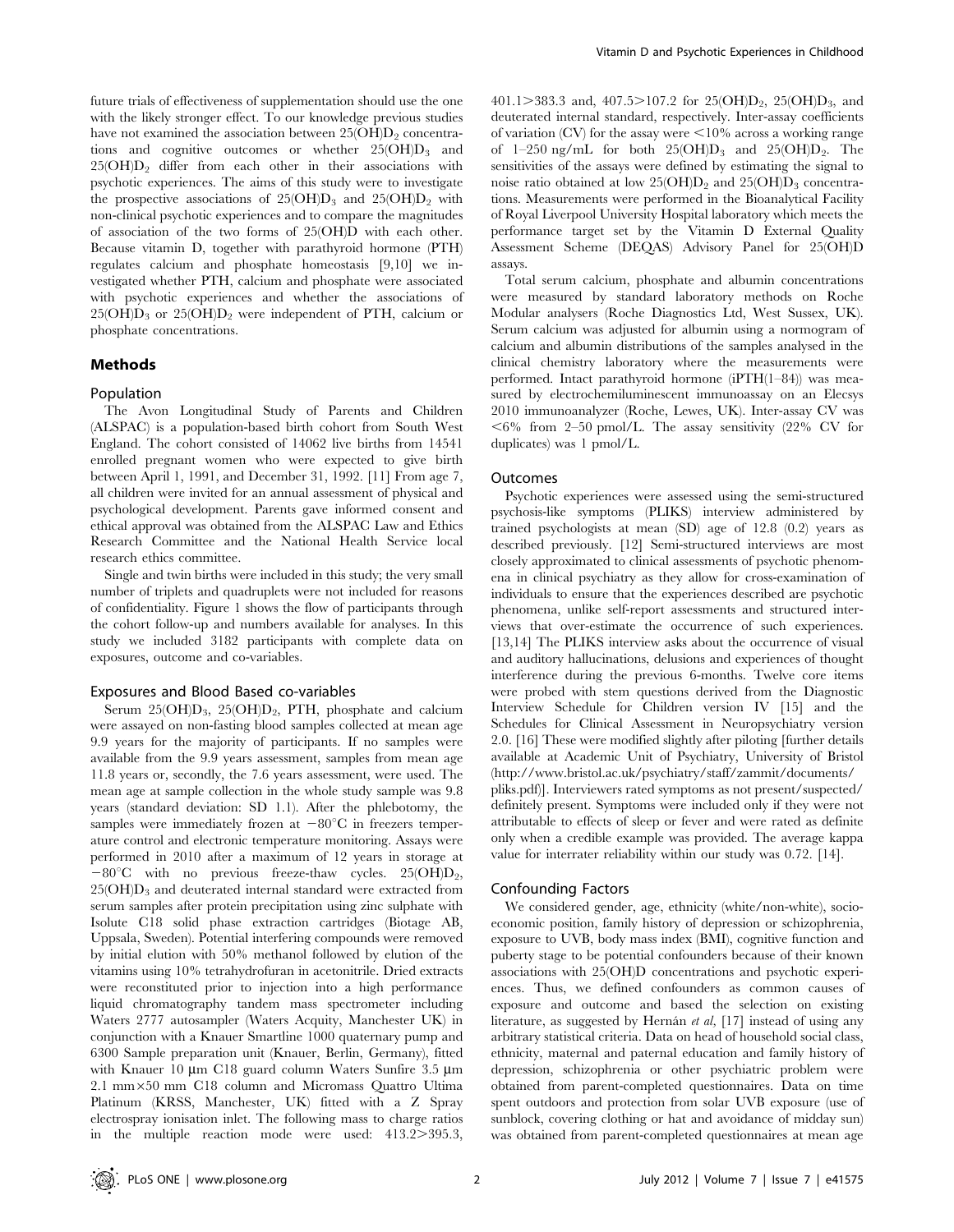

#### Figure 1. Flow of participants. doi:10.1371/journal.pone.0041575.g001

of 8.5 years. BMI was calculated from height and weight measured at the same time as blood samples were taken. Total IQ score in Wechsler Intelligence Scale for Children (WISC-III UK version) was assessed at mean age 8.5. Puberty stage was assessed by parental report using Tanner staging [18] of breast development and pubic hair on repeat occasions. We used data from the questionnaire closest to the time of phlebotomy.

## Statistical Analysis

Statistical analyses were conducted with Stata 11.0 (Stata Corp LP, College Station, TX USA).

 $25(OH)D<sub>3</sub>$  concentrations followed sinusoidal seasonal variation with peaks during summer and troughs during winter (Figure 2). Therefore  $25(OH)D_3$  was modeled according to date of blood sampling using linear regression with trigonometric sine and cosine functions.  $25(OH)D_3$  was log<sub>e</sub> transformed to reduce heteroscedasticity. The residual was then used as  $25(OH)D<sub>3</sub>$ exposure variable in regression analyses. To include all participants on whom  $25(OH)D<sub>2</sub>$  was assayed, those with a value below the detectable limit of the assay (0.5 ng/mL) were given a value of 0.5 ng/mL and indicated using a binary covariable in all regression models  $(n = 1129, 35.5\%)$ . For the main analyses we compared associations of seasonal adjusted  $25(OH)D_3$  with psychotic experiences to those of  $25(OH)D<sub>2</sub>$  and also present associations of total 25(OH)D with outcomes for better comparability across studies. In supplementary analyses we also report associations unadjusted (for season)  $25(OH)D_3$  with psychotic experiences. This examines whether adjustment for season change explains any of the association. In order to take account of age differences at the time of assessment we generated age- and gender-standardised standard deviation scores for serum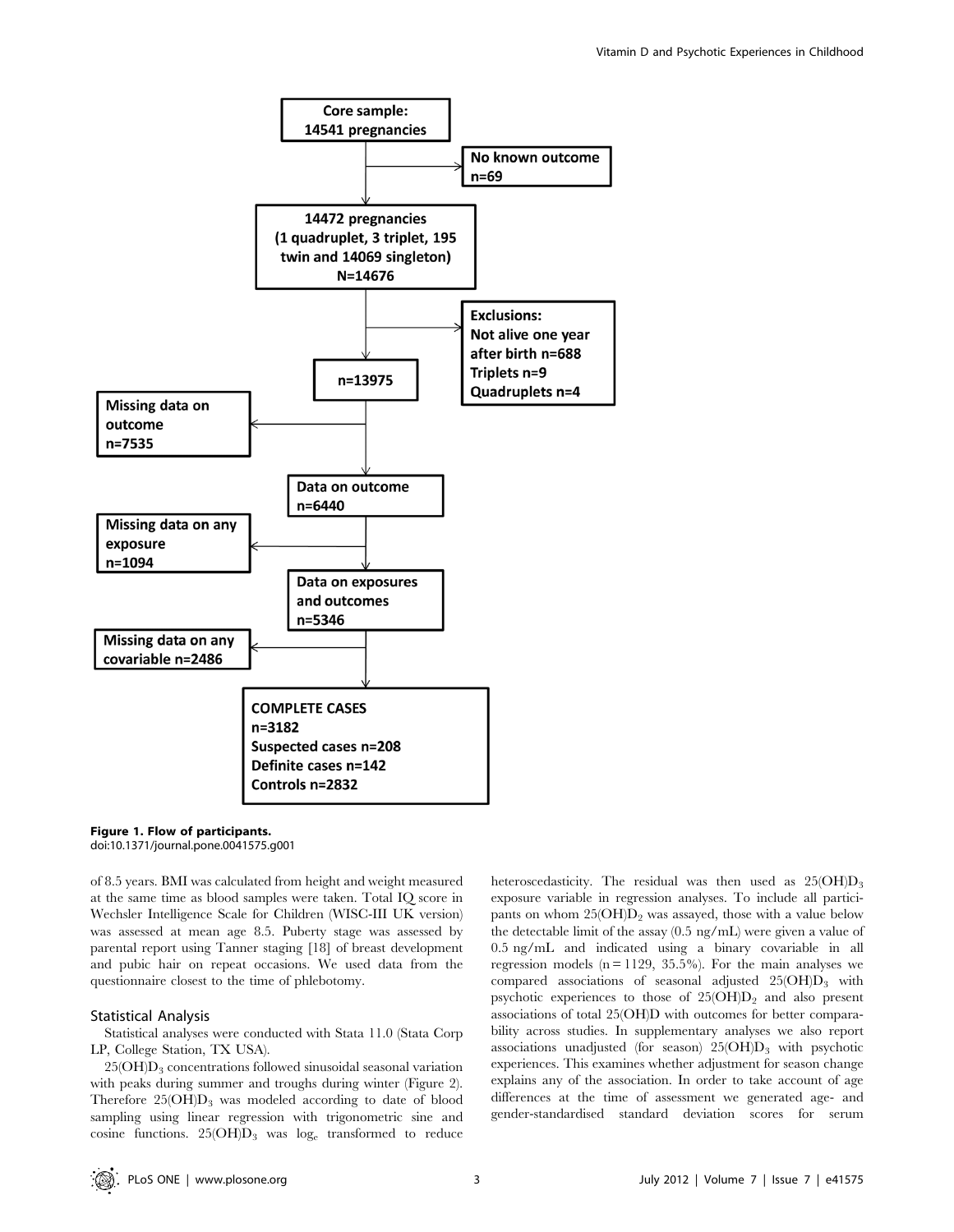

Figure 2. Seasonal variation in serum 25(OH)D<sub>3</sub> concentrations. Dots represent individual observations and the average seasonal value is indicated by the line. doi:10.1371/journal.pone.0041575.g002

 $25(OH)D_3$ ,  $25(OH)D_2$ , calcium, phosphate and PTH using the internal cohort data with age in one month categories.

The associations of potential confounders with age- and genderstandardised 25(OH)D<sub>3</sub>, 25(OH)D<sub>2</sub>, calcium, phosphate and PTH concentrations was assessed with linear regression and the associations of confounders with psychotic experiences with logistic regression. To examine the main associations of interest of exposures with outcome and to compare associations of different exposures we performed a non-parametric bootstrap procedure in conjunction with multivariable logistic regression, based on 1000 replications. The bootstrapping procedure enabled us to statistically compare associations of  $25(OH)D<sub>3</sub>$  with psychotic experiences to those of  $25(OH)D<sub>2</sub>$  with psychotic experiences. The difference between the association of  $25(OH)D_3$  and  $25(OH)D_2$ was calculated from the bootstrap replicate distribution. Beta estimates and standard errors were empirically calculated from the mean and standard deviation of the bootstrap distribution, respectively. All P values were calculated using bootstrap means and standard errors and compared to a z-distribution.

We examined two outcomes: a combined outcome of both suspected or definite psychotic experiences versus none, and definite psychotic experiences versus none (i.e. in the latter those with suspected psychotic experiences were removed from the analyses). To numerically compare the associations of two forms of 25(OH)D, beta coefficients from the logistic regression models were multiplied by  $log_e(2)$ . The results are interpreted as the odds ratio of psychotic experiences (suspected or definite versus none or definite versus none) per doubling of exposure. Linearity of associations was tested with a likelihood ratio test comparing a model with quintiles of standardized exposure as indicator variables to model with exposure quintiles as a continuous score.

## Results

The median (interquartile range) for unadjusted  $25(OH)D<sub>3</sub>$ , seasonal adjusted  $25(OH)D_3$ ,  $25(OH)D_2$  and total  $25(OH)D$  in the analysis sample ( $N = 3182$ ) were 22.2 (17.4–27.5), 24.9 (24.7–25.1), 1.3 (0.5–2.7) and 24.1 (19.4–29.4) ng/mL, respectively. The median (interquartile range) for serum phosphate, albuminadjusted calcium and PTH were 1.53 (1.43–1.64) mmol/L, 2.37  $(2.31-2.45)$  mmol/L and 4.5  $(3.4-5.8)$  pmol/L, respectively. Distribution of  $25(OH)D_2$  concentrations was positively skewed, while  $25(OH)D_3$  concentration was approximately normally distributed; as noted above both were log transformed for the analyses. The proportion of participants with total 25(OH)D concentration below 20 ng/mL was similar among all 7560 participants with serum measurements  $(n = 2162, 28.6%)$  and among the 3182 participants included in this study  $(n = 896,$ 28.2%). In the analysis cohort of 3182 participants, 350 (11.0%) had the combined outcome of suspected or definite psychotic experiences and 142 (4.8%) had definite psychotic experiences; these proportions were similar to those in the total 6440 participants who provided data on psychotic experiences (some of whom were excluded because of missing exposure or covariable data): 742 (11.5%) had suspected or definite psychotic experiences and 300 (4.7%) had definite psychotic experiences.

Table S1 shows the univariable associations of potential confounders with  $25(OH)D_2$  and  $25(OH)D_3$  and the associations of potential confounders with PTH, calcium and phosphate are shown in Table S2. Higher BMI and non-white ethnicity were associated with lower  $25(OH)D_2$  concentrations and higher PTH concentrations. White children had higher  $25(OH)D<sub>3</sub>$  and lower PTH concentrations. Children from higher socioeconomic backgrounds had higher  $25(OH)D_3$  and lower  $25(OH)D_2$  and calcium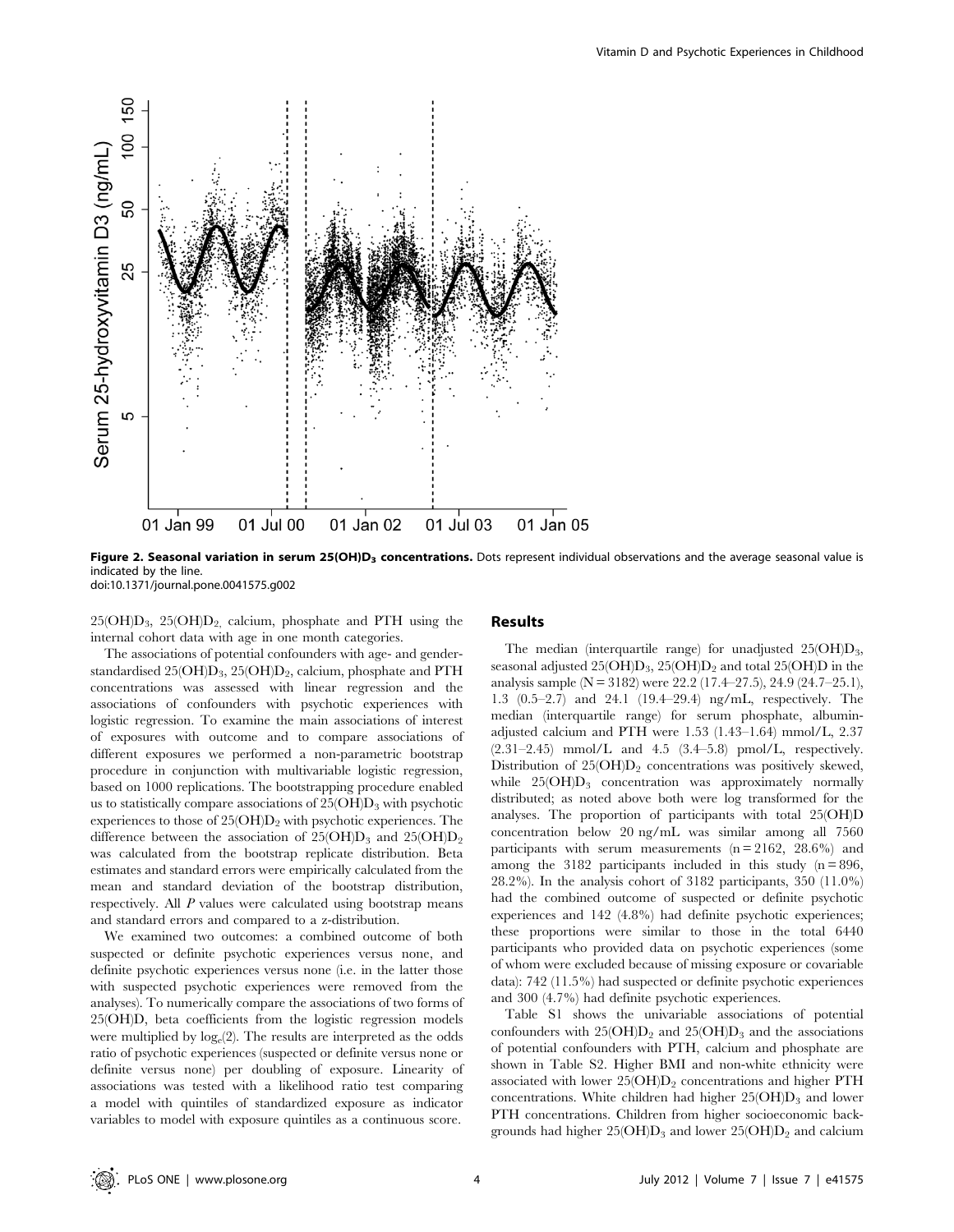concentrations. Those who avoided midday sun more often had lower concentrations of  $25(OH)D_3$  and calcium and higher concentrations of phosphate and  $25(OH)D<sub>2</sub>$ . Children who spent less time outdoors in the summer had lower  $25(OH)D_3$ concentrations.

Table S3 shows the univariable associations of potential confounders with psychotic experiences. Children with higher IQ and those with white ethnicity were less likely to have experienced definite psychotic experiences. Lower parental education and parental history of mental health problems were associated with higher risk of suspected/definite and definite psychotic experiences. Children who spent more time outdoors during summer weekends were slightly more likely to have suspected/definite and definite psychotic experiences.

Table 1 shows the multivariable associations between exposures and psychotic experiences. Serum  $25(OH)D_3$  concentrations were inversely associated with definite psychotic experiences in analyses that controlled for age, gender, season and ethnicity (Model 1). The association remained similar after adjusting for outdoor exposure and BMI (Model 2), socioeconomic position, family history of mental health problems and IQ (Model 3) and other analytes including  $25(OH)D<sub>2</sub>$  (Model 4). This association appeared linear across the entire distribution of  $25(OH)D_3$  (P for evidence of non-linearity  $= 0.64$ ). When the outcome was extended to include both suspected as well as definite psychotic experiences there was no clear association of  $25(OH)D_3$  with this outcome.

Higher serum  $25(OH)D<sub>2</sub>$  concentrations were positively associ-ated with definite psychotic experiences in all models, but the estimates were imprecise and 95% confidence intervals included the null value. When the outcomes were extended to include both suspected and definite cases there was a statistically robust association in all models, which appeared linear across the distribution of  $25(OH)D<sub>2</sub>$  (P for evidence of a non-linear association  $= 0.18$ .

There was strong statistical evidence that the inverse association of 25(OH)D3 with definite psychotic experiences differed from the positive association of  $25(OH)D<sub>2</sub>$  association with this outcome  $(P=0.008)$ . There was also evidence that the associations of  $25(OH)D_3$  and  $25(OH)D_2$  with suspected/definite psychotic experiences statistically differed from each other  $(P=0.005)$ .

Associations of total 25 (OH) D with outcomes were broadly similar to those seen with  $25(OH)D_3$  (Table 1). None of PTH, calcium or phosphate concentrations were associated with psychotic experiences (Table 1) and hence there was no evidence that these mediated any of the observed associations of total 25(OH)D, 25(OH)D<sub>3</sub> or 25(OH)D<sub>2</sub> with outcomes (Model 4 in Table 1).

The associations of unadjusted (for season)  $25(OH)D_3$  (Table 2) were broadly similar to those of seasonal adjusted  $25(OH)D_3$ .

## Discussion

Consistent with the hypothesis that better vitamin D status, indicated by higher concentrations of 25(OH)D, protects against schizophrenia we found an inverse association of serum concentrations of  $25(OH)D_3$  and total  $25(OH)D$  with definite psychotic experiences in childhood, though the association was weaker when suspected cases were also included in the outcome. Contrary to expectations from previous studies of total 25(OH)D or those of dietary or supplement intake of vitamin D with schizophrenia, we found that higher concentrations of  $25(OH)D<sub>2</sub>$  were associated with psychotic experiences. However, it should be noted that the results are presented per doubling of exposure and thus the associations of  $25(OH)D_3$  and  $25(OH)D_2$  (15% risk decrease and 26%risk increase in the adjusted model, respectively) were modest.

The associations were robust to adjustment for a range of potential confounding factors that we selected based on appropriate methods. [17] Decisions regarding such selection can be difficult, e.g. with  $25(OH)D_3$  adjustment for seasonality and UVB

Table 1. Prospective association of seasonal adjusted 25(OH)D<sub>3</sub>, 25(OH)D<sub>2</sub>, phosphate, calcium and PTH concentrations (assessed at mean age 9.9 years) with psychotic experiences (PLIKS) (assessed at age 12.8 years).

| <b>Exposure</b>          | Outcome                  | Odds ratio of outcome per doubling of exposure (95%CI) |                       |                       |                       |  |
|--------------------------|--------------------------|--------------------------------------------------------|-----------------------|-----------------------|-----------------------|--|
|                          |                          | Model 1                                                | Model 2               | Model 3               | Model 4               |  |
| 25(OH)D <sub>3</sub>     | Suspected/definite PLIKS | 0.95(0.88, 1.02)                                       | 0.94(0.87, 1.01)      | 0.95(0.88, 1.03)      | $0.96$ $(0.88, 1.03)$ |  |
|                          | Definite PLIKS           | $0.86$ $(0.77, 0.95)$                                  | 0.85(0.75, 0.95)      | 0.85(0.76, 0.95)      | 0.85(0.75, 0.95)      |  |
| 25(OH)D <sub>2</sub>     | Suspected/definite PLIKS | 1.27 (1.13, 1.43)                                      | 1.27(1.11, 1.44)      | 1.26 (1.12, 1.43)     | 1.26 (1.11, 1.43)     |  |
|                          | Definite PLIKS           | 1.21 (1.00, 1.48)                                      | 1.21(0.98, 1.47)      | 1.19(0.98, 1.43)      | 1.17(0.96, 1.43)      |  |
| Total 25(OH)D            | Suspected/definite PLIKS | 0.95(0.89, 1.03)                                       | 0.95(0.88, 1.02)      | 0.95(0.88, 1.02)      | 0.95(0.88, 1.03)      |  |
|                          | Definite PLIKS           | 0.90(0.82, 1.00)                                       | $0.89$ $(0.81, 0.98)$ | $0.89$ (0.80, 0.99)   | $0.89$ $(0.80, 0.99)$ |  |
| Albumin-adjusted calcium | Suspected/definite PLIKS | 1.04 (0.95, 1.12)                                      | 1.04(0.96, 1.13)      | $1.03$ (0.95, 1.12)   | 1.01 (0.93, 1.09)     |  |
|                          | Definite PLIKS           | 1.05(0.92, 1.19)                                       | 1.05(0.92, 1.18)      | 1.05(0.92, 1.19)      | 1.05(0.91, 1.21)      |  |
| Phosphate                | Suspected/definite PLIKS | 1.05(0.97, 1.13)                                       | 1.05(0.98, 1.13)      | $1.06$ (0.98, 1.15)   | 1.05 (0.96, 1.14)     |  |
|                          | Definite PLIKS           | $0.98$ $(0.89, 1.09)$                                  | 0.99(0.89, 1.10)      | 0.99(0.88, 1.12)      | 0.97(0.87, 1.09)      |  |
| Parathyroid hormone      | Suspected/definite PLIKS | 1.02(0.94, 1.11)                                       | 1.02(0.94, 1.11)      | 1.02(0.93, 1.11)      | $1.00$ $(0.91, 1.10)$ |  |
|                          | Definite PLIKS           | $1.02$ (0.91, 1.13)                                    | 1.03(0.92, 1.15)      | $1.03$ $(0.92, 1.15)$ | $1.01$ $(0.89, 1.15)$ |  |

N = 3182 (208 cases with suspected/definite PLIKS) and N = 2974 (142 cases with definite PLIKS; in these analyses suspected cases are removed from the analyses). Model 1 is unadjusted (all exposures are standardised for age and gender and 25(OH)D<sub>2</sub> is adjusted for season and ethnicity).

Model 2 as Model 1 plus adjustment for ethnicity, time spent outdoors during summer (age 8.5 years), use of sunblock, hat, covering clothing, avoidance of midday sun and BMI.

Model 3 as Model 2 plus adjustment for head of household social class, mother's and partner's education, family history of mental health problems and puberty stage. Model 4 as Model 3 plus adjustment for serum concentrations of other hormones/metabolites which are related to vitamin D homeostasis (i.e. each of the exposures listed in the first column is mutually adjusted for all others in the first column).

doi:10.1371/journal.pone.0041575.t001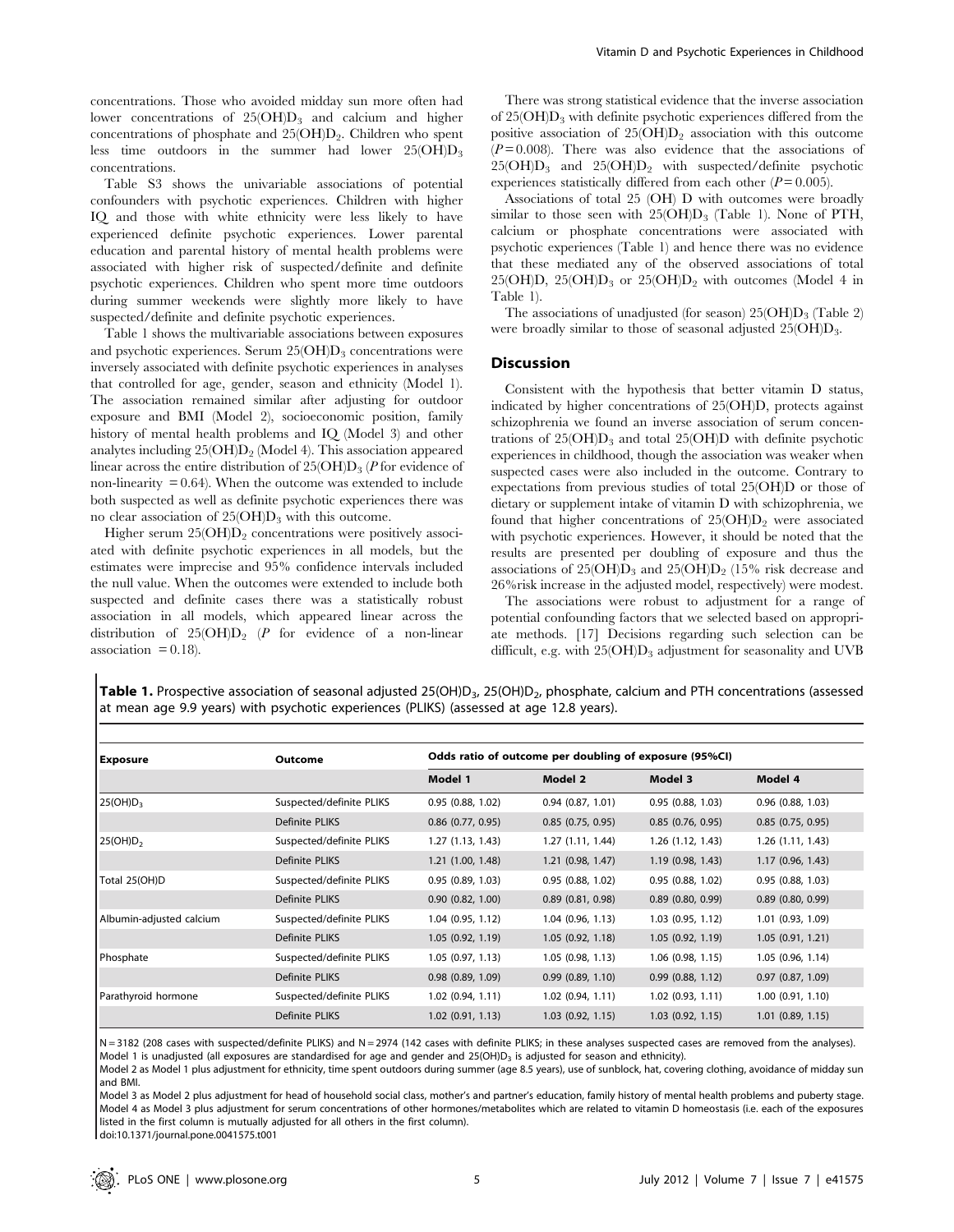Table 2. Prospective association of unadjusted (for season) 25(OH)D<sub>3</sub> concentrations (assessed at mean age 9.9 years) with psychotic experiences (PLIKS) (assessed at age 12.8 years). N = 3182 (208 cases with suspected/definite PLIKS) and N = 2974 (142 cases with definite PLIKS; in these analyses suspected cases are removed from the analyses).

| <b>Exposure</b>      | Outcome                  | Odds ratio of outcome per doubling of exposure (95%CI) |                     |                     |                       |  |
|----------------------|--------------------------|--------------------------------------------------------|---------------------|---------------------|-----------------------|--|
|                      |                          | Model 1                                                | Model 2             | Model 3             | Model 4               |  |
| 25(OH)D <sub>3</sub> | Suspected/definite PLIKS | 0.88(0.79, 0.97)                                       | $0.87$ (0.78, 0.96) | $0.87$ (0.77, 0.96) | $0.88$ $(0.79, 0.98)$ |  |
|                      | Definite PLIKS           | $0.88$ $(0.79, 0.97)$                                  | $0.86$ (0.78, 0.95) | $0.87$ (0.78, 0.95) | $0.88$ $(0.78, 0.98)$ |  |

Model 1 is unadjusted  $(25(OH)D<sub>3</sub>$  is adjusted for age and gender).

Model 2 as Model 1 plus adjustment for ethnicity, time spent outdoors during summer (age 8.5 years), use of sunblock, hat, covering clothing, avoidance of midday sun and BMI.

Model 3 as Model 2 plus adjustment for head of household social class, mother's and partner's education, family history of mental health problems and puberty stage. Model 4 as Model 3 plus adjustment for 25(OH)D<sub>2</sub>, phosphate, albumin-adjusted calcium and parathyroid hormone.

doi:10.1371/journal.pone.0041575.t002

exposure might be considered as overadjustment, given their role in determining  $25(OH)D_3$ . However, the associations were similar when we used  $25(OH)D_3$  without adjustment for seasonality (Table S2) and also when we removed indicators of UVB exposure (data not presented). Adjustment for seasonality in studies assessing the association of 25(OH)D with outcomes can improve statistical efficiency and reduce confounding when the outcome is also likely to be seasonally patterned and does not lead to overadjustment. [19] There has been debate about whether BMI or adiposity influences 25(OH)D concentrations or the other way around (i.e. 25(OH)D influences adiposity. A recent Mendelian randomization study supports the direction being form greater adiposity causing lower 25(OH)D, [20] than the other way round, which supports inclusion of BMI as a potential confounder.

To our knowledge one previous study has examined the association of vitamin D with psychotic experiences. [8] In that large cross-sectional study of women, dietary vitamin D intake, estimated with food frequency questionnaires, was inversely associated with psychotic experiences. It is difficult to directly compare these results with ours as we find the inverse association only with  $25(OH)D_3$ , which is largely determined by UVB, rather than diet. Another prospective study found that maternal report of vitamin D supplementation in the first year of life was protective against schizophrenia in adulthood in men but not in women. [7] Since the exposure in that cohort study was maternal report of vitamin  $D_3$  and/or  $D_2$  supplement use with no detailed data on which supplement the children received, [21] it is impossible to know whether that represented predominantly an association of vitamin  $D_3$  or  $D_2$  with outcome. Notably, in these previous studies the outcome was assessed in adulthood, [7,8] while we studied the association with psychotic experiences in childhood/early adolescence.

We had the opportunity to explore the relative associations of both  $25(OH)D_3$  and  $25(OH)D_2$  with psychotic experiences. This is important because on the basis of associations with bone outcomes [22,23] and affinity for vitamin D binding protein [23,24] it has been suggested that vitamin  $D_3$  is more potent than vitamin  $D_2$ but nutritional supplements are available in both forms and for non-bone outcomes any differences between the associations of two forms of 25(OH)D are, as yet, unknown. We have previously shown that although  $25(OH)D_3$  was the major contributor to total 25(OH)D in this cohort,  $25(OH)D_2$  makes an important contribution to total 25(OH)D concentrations in some children, especially those with low total 25(OH)D concentrations. [25].

Our data linking outdoor behaviour with  $25(OH)D_3$  is consistent with the hypothesis that the children in this cohort largely received their vitamin  $D_3$  via sunlight exposure on the skin, not dietary intake. While over a third of the cohort had no detectable  $25(OH)D<sub>2</sub>$ , it was of interest to note that those with higher concentrations of this form of circulating 25(OH)D (which is exclusively derived from dietary sources such as fortified margarine and cereals as well as supplements) were more likely to report psychotic experiences. This finding may be a chance occurrence, given the lack of any previous studies with which to compare the results. It could reflect residual confounding by one or more characteristics that are related to increased dietary intake of vitamin  $D_2$  and also increased risk of psychotic experiences. It could be causal, but as yet we are unaware of any biological mechanism that would explain it or different associations of  $25(OH)D_3$  and  $25(OH)D_2$ . We emphasise that this finding should be treated with caution unless replicated in other studies.

Experimental studies suggest that vitamin D is important for neuronal function and brain development [26–29]. The majority of the animal studies that have examined effects on neuronal function have been based on vitamin D receptor knock-out models or developmental vitamin D deficiency. The relevance of these studies to our findings depends on the extent to which the consequences of early life vitamin D deficiency in animal models, including lateral ventricle size/structure, increased cellular proliferation, reduced apoptosis, and altered neurogenesis [26–29] continue to operate in children and adolescents. There is some emerging evidence to suggest that low vitamin D status may impact on brain outcomes differently in the post-natal brain (e.g. vitamin D may be 'neuroprotective' and help the post-natal brain cope with stressors). [30,31].

In interpreting our findings it is important to consider what psychotic experiences reflect. If they represent an early expression of pathological neurodevelopmental processes that later lead to schizophrenia, our results would have potential implications for predication and for understanding aetiology of schizophrenia. This possibility is supported by suggestions that people with non-clinical psychotic experiences represent a valuable and valid group for studying the aetiology of clinical psychosis, and the similarity of risk factors for non-clinical and clinical psychotic symptoms. [4] However, it is also true that in many individuals who report psychotic experiences, these phenomena are transient, and despite the clear association between earlier psychotic experiences and later clinical psychotic disorders, the majority of those with psychotic experiences do not progress to clinical disorders. [2,3,32,33] Even if such experiences are not a useful indicator of future clinical outcomes, they are associated with distress and functional impairment, [34,35] and may represent an important public health concern, in the same way that symptoms of depression and anxiety that do not reach thresholds used to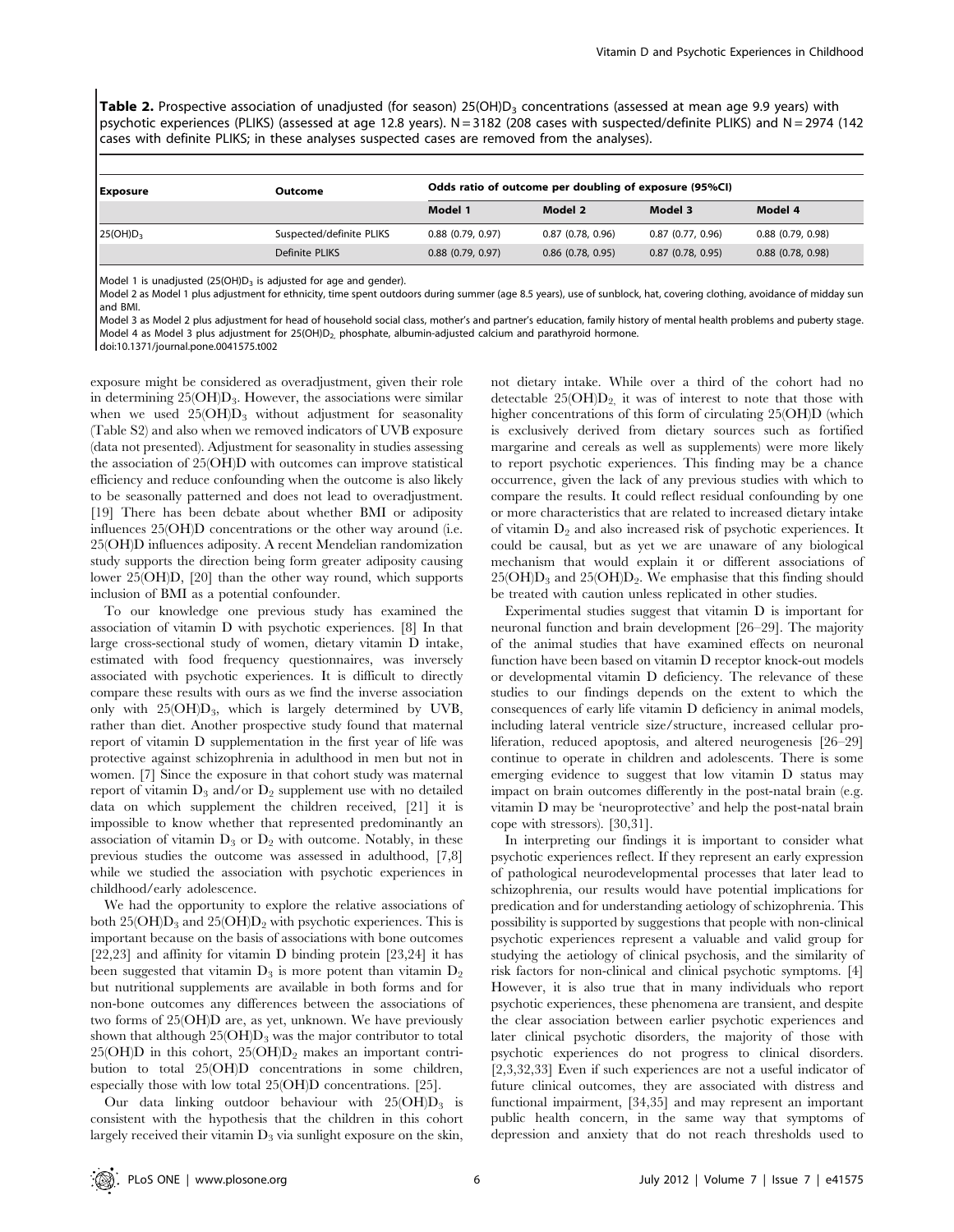formally diagnose depression do. [36] Thus, understanding more about the aetiology of such experiences is likely to be important.

The study has several important limitations. We lacked detailed information on supplement intake for the cohort members and thus were not able to infer how much of the circulatory 25(OH)D3 was derived from dietary sources. Although we were able to adjust for confounders, including measures of socioeconomic position and outdoor exposure, it is possible that these dimensions were not fully captured and there is some residual confounding. Reverse causality is possible, for example if those with psychotic experiences were less likely to go outdoors and be exposed to UVB as a result of these symptoms. However, the prospective nature of our study reduces this possibility and prospectively we actually found a weak positive association of reported time spent outdoors with psychotic experiences, making this possibility unlikely. Our findings may be due to chance and thus further replication in large prospective cohorts would be valuable, as would comparing the associations of both forms of 25(OH)D with hard endpoint of clinically diagnosed schizophrenia, in order to establish the true association with this disorder. Mendelian randomization studies, in which genetic variants that are robustly associated with circulating concentrations of  $25(OH)D_3$  and  $25(OH)D_2$  are used as instrumental variables to assess their causal effects on outcomes [37–39] would also be valuable, but these would require very large sample sizes. Ultimately, large randomised trials would be required to determine whether supplementation with vitamin D was an effective means of preventing psychosis-related outcomes. [40] Our findings do suggest that vitamin  $D_3$  would be the more appropriate supplement to be assessed in trials examining the effect of this vitamin on psychotic experiences if these further studies were to suggest causal protective effects of this form of vitamin D.

We only used data from a single measurement of exposures which may be inadequate, [41] although a single measurement may be a useful biomarker of season-specific vitamin D status over a longer time. [42]. Our sample included mainly white children (the number of non-white children inthe main analyses was 84 (2.6%)), which may limit the generalisability of the results, but does mean that residual confounding due to ethnicity is unlikely. Similar to other prospective cohort studies there was loss to followup and those who have attended follow-up clinics tend to be from higher socioeconomic groups. [11] However, the prevalence of psychotic experiences was similar in complete cases and those who were excluded due to missing data.

#### References

- 1. van Os J, Linscott RJ, Myin-Germeys I, Delespaul P, Krabbendam L (2009) A systematic review and meta-analysis of the psychosis continuum: Evidence for a psychosis proneness-persistence-impairment model of psychotic disorder. Psychol Med 39: 179–195.
- 2. Poulton R, Caspi A, Moffitt TE, Cannon M, Murray R, et al. (2000) Children's self-reported psychotic symptoms and adult schizophreniform disorder: A 15 year longitudinal study. Arch Gen Psychiatry 57: 1053–1058.
- 3. Hanssen M, Bak M, Bijl R, Vollebergh W, van Os J (2005) The incidence and outcome of subclinical psychotic experiences in the general population. Br J Clin Psychol 44: 181–191.
- 4. Kelleher I, Cannon M (2011) Psychotic-like experiences in the general population: Characterizing a high-risk group for psychosis. Psychol Med 41: 1–6.
- 5. McGrath J, Brown A, St Clair D (2011) Prevention and schizophrenia–the role of dietary factors. Schizophr Bull 37: 272–283.
- 6. McGrath JJ, Eyles DW, Pedersen CB, Anderson C, Ko P, et al. (2010) Neonatal vitamin D status and risk of schizophrenia: A population-based case-control study. Arch Gen Psychiatry 67: 889–894.

## Conclusions

In conclusion, our findings provide some support for an inverse association of total 25(OH)D and 25(OH)D<sub>3</sub> concentrations with psychotic experiences, which if psychotic experiences are related to development of schizophrenia, also support a possible protective association of higher  $25(OH)D_3$  concentrations with schizophrenia. The positive association of  $25(OH)D<sub>2</sub>$  concentrations with psychotic experiences was unexpected and is currently unexplained. Further replication of our findings in large prospective studies would be valuable, as would the use of studies, such as Mendelian randomized controlled trials and randomised controlled trials, that are more able to establish whether associations are likely to be causal or not.

## Acknowledgments

We are extremely grateful to all the families who took part in this study, the midwives for their help in recruiting them, and the whole ALSPAC team, which includes interviewers, computer and laboratory technicians, clerical workers, research scientists, volunteers, managers, receptionists and nurses.

## Supporting Information

Table S1 Univariable associations between potential confounders and age and gender standardised serum 25-hydroxyvitamin  $D_3$  and  $D_2$  concentrations (N = 3182). (DOCX)

Table S2 Univariable associations between potential confounders and age and gender standardised serum phosphate, calcium and PTH concentrations. (DOCX)

Table S3 Univariable associations between potential confounders and suspected/definite  $(N = 3182)$  and definite (N = 2974)psychotic experiences (PLIKS). (DOCX)

#### Author Contributions

Conceived and designed the experiments: AMT GL SZ DAL. Analyzed the data: AMT AS. Wrote the paper: AMT AS WDF GL SZ JMG DAL. Obtained funding, supervised the analyses and project: DAL. Vitamin D assays: WDF. PLIKS assessment: GL SZ.

- 7. McGrath J, Saari K, Hakko H, Jokelainen J, Jones P, et al. (2004) Vitamin D supplementation during the first year of life and risk of schizophrenia: A finnish birth cohort study. Schizophr Res 67: 237–245.
- 8. Hedelin M, Lof M, Olsson M, Lewander T, Nilsson B, et al. (2010) Dietary intake of fish, omega-3, omega-6 polyunsaturated fatty acids and vitamin D and the prevalence of psychotic-like symptoms in a cohort of 33,000 women from the general population. BMC Psychiatry 10: 38.
- 9. Brown AJ, Dusso A, Slatopolsky E (1999) Vitamin D. Am J Physiol 277: 157– 175.
- 10. Mundy GR, Guise TA (1999) Hormonal control of calcium homeostasis. Clin Chem 45: 1347–1352.
- 11. Golding J, Pembrey M, Jones R, ALSPAC Study Team (2001) ALSPAC–the avon longitudinal study of parents and children. I. study methodology. Paediatr Perinat Epidemiol 15: 74–87.
- 12. Zammit S, Horwood J, Thompson A, Thomas K, Menezes P, et al. (2008) Investigating if psychosis-like symptoms (PLIKS) are associated with family history of schizophrenia or paternal age in the ALSPAC birth cohort. Schizophr Res 104: 279–286.
- 13. Kendler KS, Gallagher TJ, Abelson JM, Kessler RC (1996) Lifetime prevalence, demographic risk factors, and diagnostic validity of nonaffective psychosis as